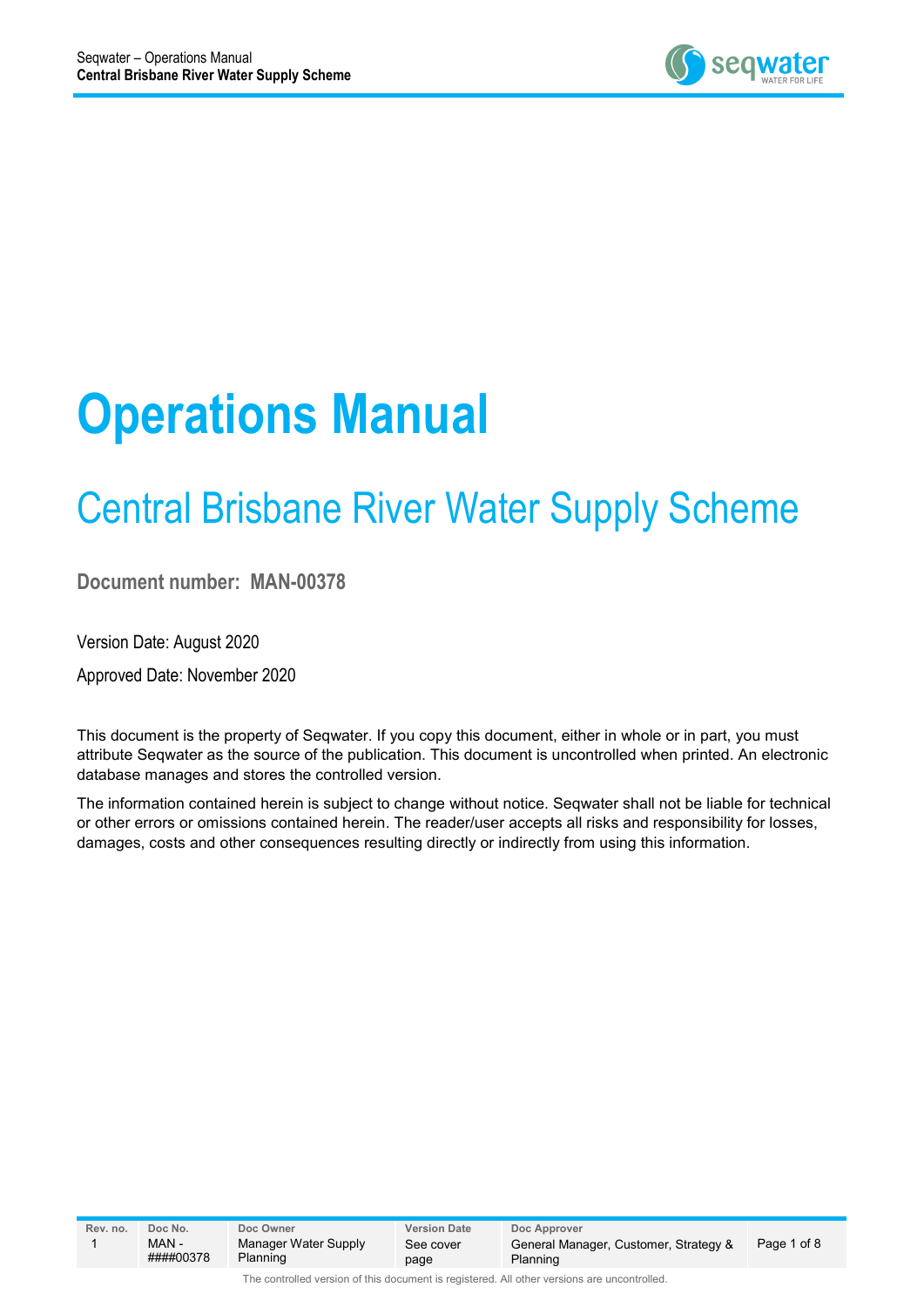

## **Contents**

| 1                       |     | Preliminary                                                | 3 |
|-------------------------|-----|------------------------------------------------------------|---|
|                         | 1.1 | Short title                                                | 3 |
|                         | 1.2 | Interpretation of words used in this manual                | 3 |
|                         | 1.3 | Water supply scheme                                        | 3 |
| $\overline{\mathbf{2}}$ |     | <b>Operating rules</b>                                     | 3 |
|                         | 2.1 | Operating levels for infrastructure                        | 3 |
| 3                       |     | <b>Water sharing rules</b>                                 | 4 |
|                         | 3.1 | Calculating and setting announced allocations              | 4 |
|                         | 3.2 | Announced allocation for medium priority water allocations | 4 |
|                         | 3.3 | Announced allocation for high priority water allocations   | 5 |
|                         | 3.4 | Taking water under a water allocation                      | 7 |
| 4                       |     | Seasonal water assignment rules                            | 7 |
|                         | 4.1 | Seasonal water assignments                                 | 7 |
|                         |     | <b>Attachment 1 - Dictionary</b>                           | 8 |
|                         |     |                                                            |   |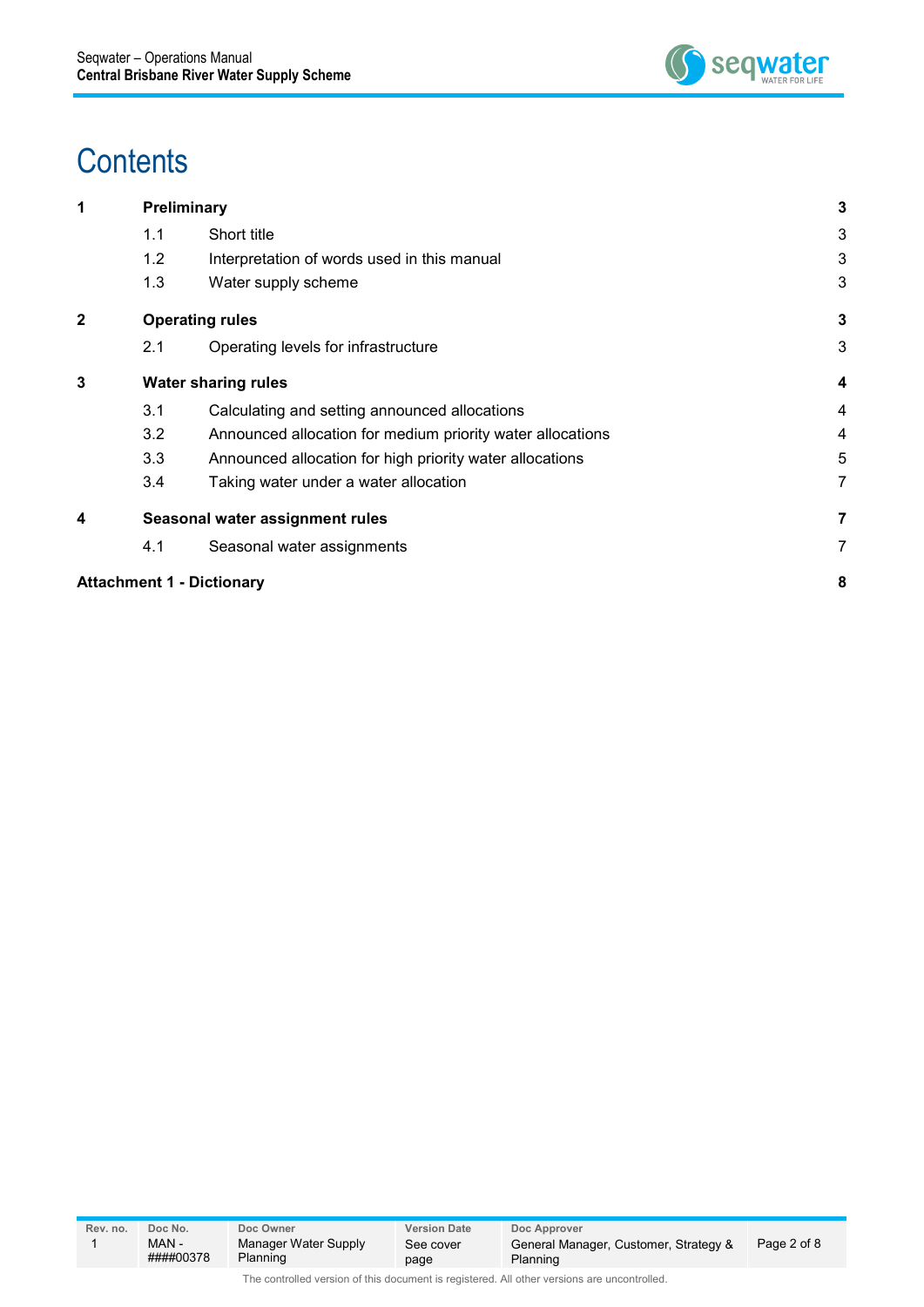

### 1 Preliminary

### **1.1 Short title**

- 1. This operations manual may be cited as Central Brisbane River Water Supply Scheme Operations Manual.
- 2. Reference in this document to 'this manual' means the Central Brisbane River Water Supply Scheme Operations Manual.

#### **1.2 Interpretation of words used in this manual**

The dictionary in attachment 1 defines particular words used in this manual.

### **1.3 Water supply scheme**

The extent of the Central Brisbane River Water Supply Scheme is defined in the Water Plan (Moreton) 2007.

### 2 Operating rules

### **2.1 Operating levels for infrastructure**

- 1. The minimum operating levels for the infrastructure in the Central Brisbane River Water Supply Scheme are specified in Table 1.
- 2. The licence holder may release water from any infrastructure if the water level in that infrastructure is above its minimum operating level and the release is required to:
	- a. ensure daily flows mentioned in attachment 2, section 3 of the resource operations licence for the Central Brisbane River Water Supply Scheme;
	- b. address water quality or other environmental needs;
	- c. supply downstream demand; or
	- d. comply with a temporary full supply level declared under section 390 of the *Water Supply (Safety and Reliability) Act 2008.*

#### **Table 1 - Operating levels of storage infrastructure**

| l Infrastructure <sup>'</sup> | Minimum operating level (m AHD) |
|-------------------------------|---------------------------------|
| Wivenhoe Dam                  | EL 35.0                         |
| Mt Crosby Weir                | EL 6.2                          |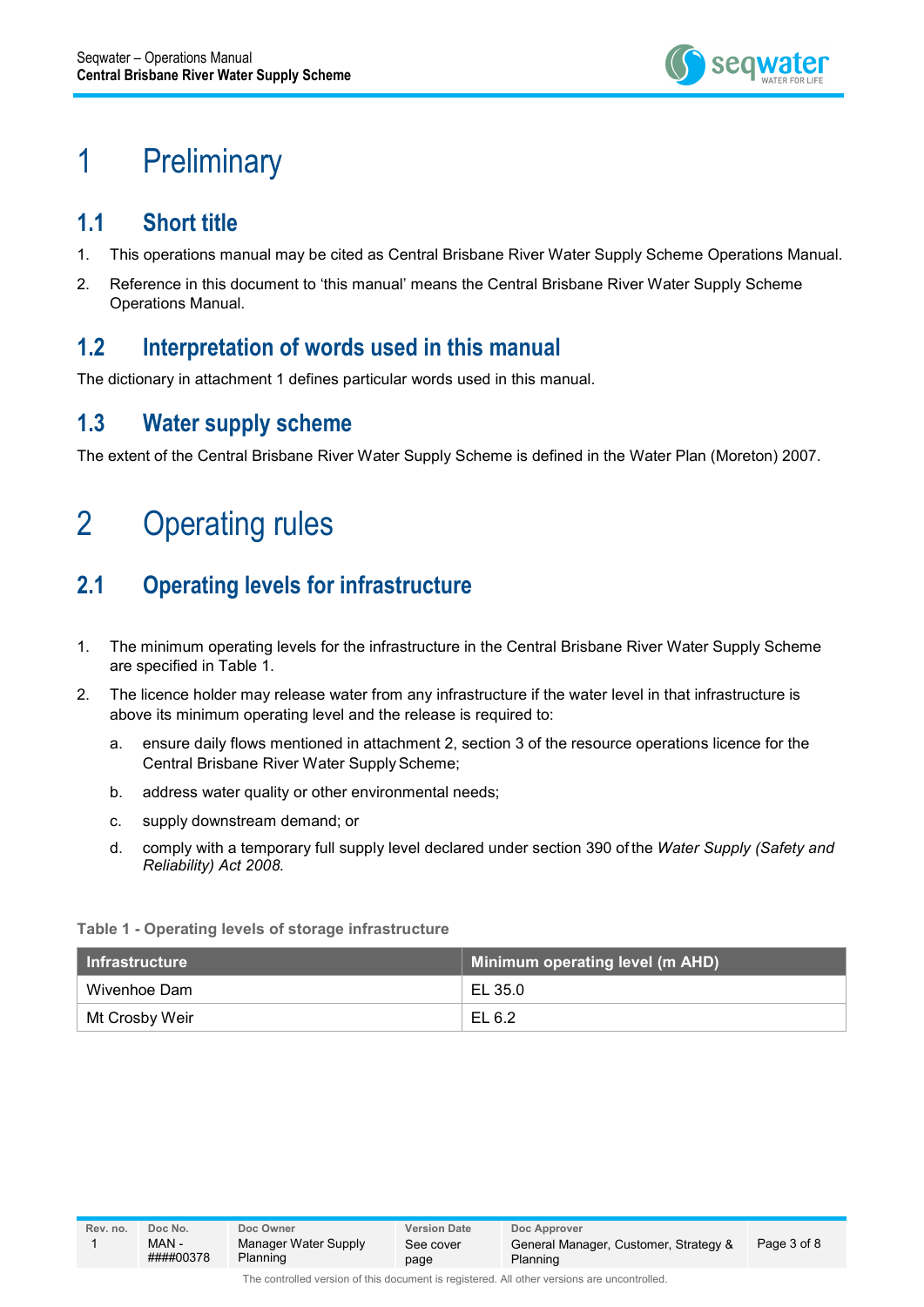

### 3 Water sharing rules

### **3.1 Calculating and setting announced allocations**

The licence holder must:

- 1. calculate the announced allocation for each priority group using the water sharing rules for the scheme to take effect on the first day of the water year;
- 2. after the commencement of a water year:
	- a. recalculate the announced allocation at the beginning of each calendar month;
	- b. reset the announced allocation no later than 5 Business Days after the first day of the month only if the recalculation indicates that the announced allocation would:
		- i. increase by 5 or more percentage points; or
		- ii. increase to 100 percent.
- 3. publish details of the announced allocation, including parameters for determining the announced allocation, on the licence holder's website within 5 Business Days of setting an announced allocation;
- 4. not reduce the announced allocation during a water year;
- 5. round the announced allocation to the nearest whole percentage point;
- 6. not set an announced allocation that is less than zero or greater than 100 percent.

#### **3.2 Announced allocation for medium priority water allocations**

- 1. The announced allocation for medium priority water allocations in the Central Brisbane River Water Supply Scheme is the announced allocation percentage stated in Table 2, column 2 corresponding to the combined percentage of useable volume in storage of Wivenhoe and Somerset dams stated in Table 2, column 1.
- 2. When at the start of the water year the combined percentage of useable volume in storage of Wivenhoe and Somerset dams is less than 15 per cent the announced allocation for medium priority water allocations is zero per cent.
- 3. The combined percentage of useable volume in storage of Wivenhoe andSomerset dams must be calculated using the following formula:

$$
CPUVS = \left\{\frac{UV_{WIVENHOE} + UV_{SOMERSET}}{CUFSV}\right\} \times 100
$$

4. The parameters used in the formula for combined percentage of useable volume in storage (CPUVS) are defined in Tables 3 and 4.

| <b>Combined Percentage of Useable Volume in</b><br>Storage of Wivenhoe and Somerset dams (%) | Announced allocation for medium priority<br>water allocations (% of nominal volume) |  |  |
|----------------------------------------------------------------------------------------------|-------------------------------------------------------------------------------------|--|--|
| 0 to $14.9$                                                                                  |                                                                                     |  |  |
| 15 to 24.9                                                                                   | 15                                                                                  |  |  |
| 25 to 29.9                                                                                   | 25                                                                                  |  |  |

#### **Table 2 – Medium priority announced allocations**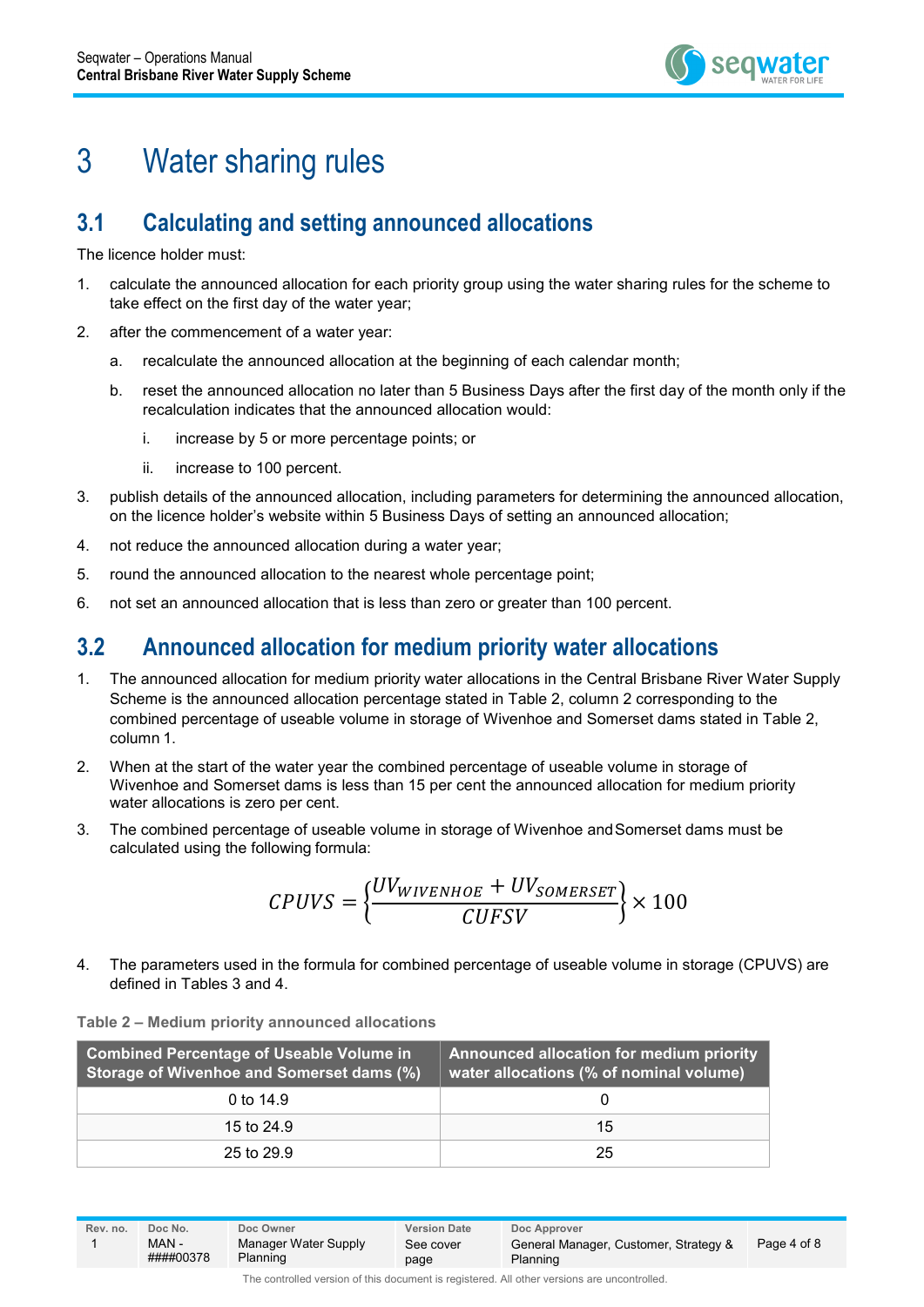

| 30 to 34.9 | 40  |
|------------|-----|
| 35 to 39.9 | 55  |
| 40 to 44.9 | 70  |
| 45 to 49.9 | 85  |
| 50 to 100  | 100 |

#### **3.3 Announced allocation for high priority water allocations**

- 1. The licence holder must determine the announced allocation for 'High Priority A' allocations using the formula and methodology as follows:
	- a. 100 per cent when the combined percentage of useable volume in storage of Wivenhoe and Somerset dams is greater than or equal to 25 per cent; or
	- b. when the combined percentage of useable volume in storage of Wivenhoe and Somerset dams is less than 25 per cent, the announced allocation percentage for 'High Priority A' water allocations must be calculated using the following formula:

$$
AA_{HP} = \left\{ \frac{UV - (AA_{MP} \times MPA) + DIV_{HPA} + DIV_{MP}}{HPAA} \right\} \times 100
$$

- 2. The parameters used in the announced allocation formula for 'High Priority A' allocations are defined in Tables 3 and 4.
- 3. For section 3.3(1), the combined percentage of useable volume in storage of Wivenhoe and Somerset dams must be calculated using the formula in section 3.2(3)of this manual.

**Table 3 – Announced allocation parameters**

| <b>Parameter</b>     | <b>Definition</b>                                                                                                                                                                                                                                                                                     |
|----------------------|-------------------------------------------------------------------------------------------------------------------------------------------------------------------------------------------------------------------------------------------------------------------------------------------------------|
| UV<br>(ML)           | $UV$ (storage) = $CV - MOV - SL$                                                                                                                                                                                                                                                                      |
|                      | UV = usable volume in a storage is the volume in a storage that is available for supplying<br>demand after projected losses and inaccessible volume is accounted for.                                                                                                                                 |
|                      | $CV = current volume$ in a storage.                                                                                                                                                                                                                                                                   |
|                      | $SL =$ storage loss. The net projected storage loss from for the remainder of the water year.<br>Includes evaporation and seepage, minus direct rainfall onto the storage. Calculated by<br>multiplying the storage loss value for the current month (Table 4) by the surface area of the<br>storage. |
|                      | MOV = minimum operating volume. The volume of water in a storage that cannot be<br>accessed to meet demand under normal operating conditions.                                                                                                                                                         |
| <b>CPUVS</b><br>(% ) | Combined percentage of useable volume in storage of Wivenhoe and Somerset dams.                                                                                                                                                                                                                       |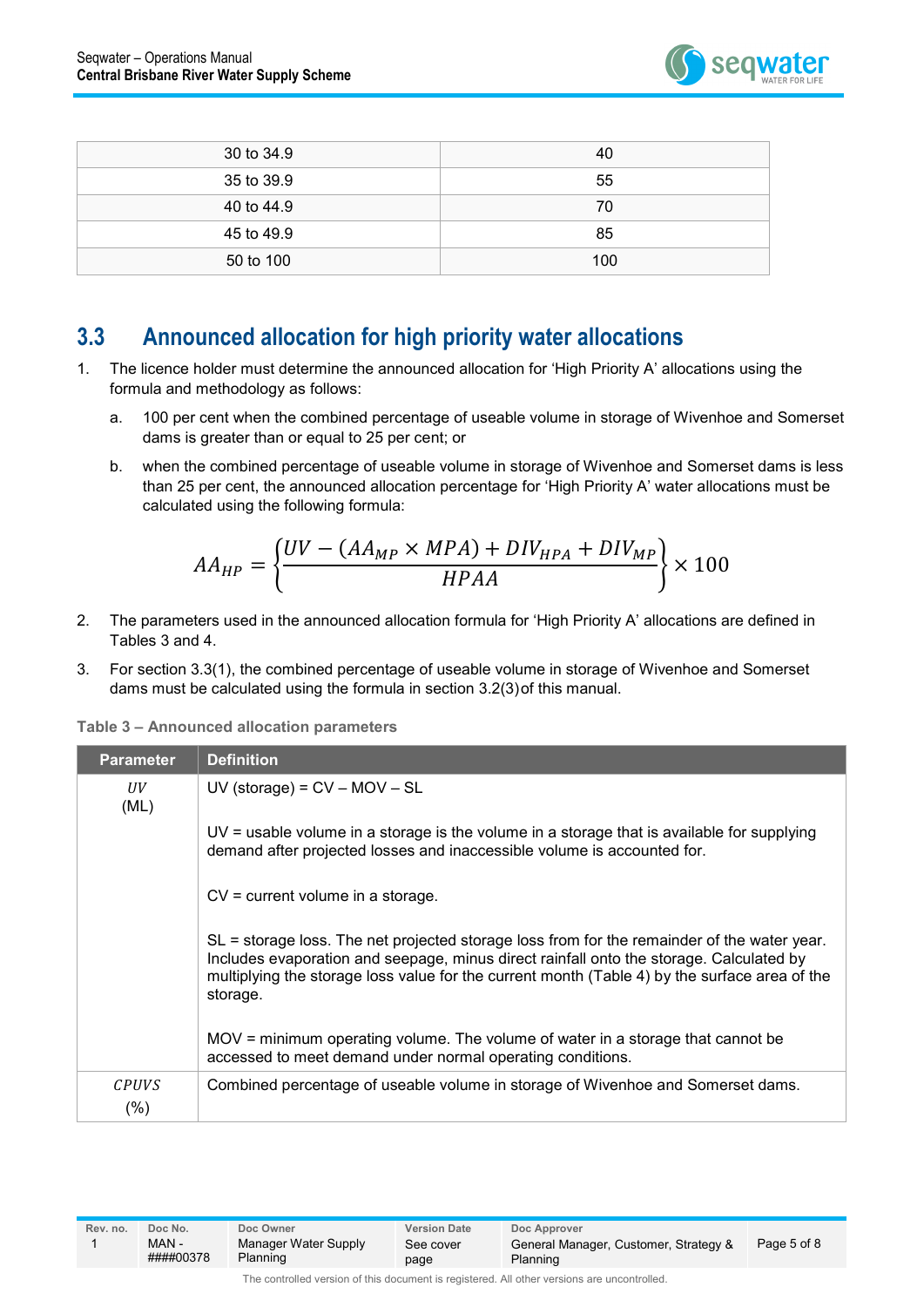

| <b>Parameter</b>     | <b>Definition</b>                                                                                                                                                                                                                                                                                                                                                                                                                                             |
|----------------------|---------------------------------------------------------------------------------------------------------------------------------------------------------------------------------------------------------------------------------------------------------------------------------------------------------------------------------------------------------------------------------------------------------------------------------------------------------------|
| <b>CUFSV</b><br>(ML) | Combined useable full supply volume—determined by summing the useable full supply<br>volumes of Wivenhoe Dam and Somerset Dam. The useable full supply volume of each<br>storage is determined by subtracting the minimum operating volume from the full supply<br>volume of the storage.<br>CUFSV = sum (UFSV storage)<br>UFSV storage = (FSV - MOV) where:<br>UFSV = useable full supply volume of the storage.<br>FSV = full supply volume of the storage. |
|                      | $MOV =$ minimum operating volume of each storage.                                                                                                                                                                                                                                                                                                                                                                                                             |
| <b>HPAA</b><br>(ML)  | High Priority A allocation group - the total nominal volume of 'High Priority A' water<br>allocations in the Central Brisbane River Water Supply Scheme.                                                                                                                                                                                                                                                                                                      |
| <b>MPA</b><br>(ML)   | Medium priority allocation group —the total nominal volume of 'Medium Priority' water<br>allocations in the Central Brisbane River Water Supply Scheme.                                                                                                                                                                                                                                                                                                       |
| $DIV_{HP}$<br>(ML)   | Diversion high priority is the volume (in megalitres) of water taken under high priority water<br>allocations since the start of the current water year up to the time of assessment of the<br>announced allocation.<br>At the start of the water year $DIV_{HP} = 0$                                                                                                                                                                                         |
|                      |                                                                                                                                                                                                                                                                                                                                                                                                                                                               |
| $DIV_{MP}$<br>(ML)   | Diversion medium priority is the volume (in megalitres) of water taken under high priority<br>water allocations since the start of the current water year up to the time of assessment of<br>the announced allocation.                                                                                                                                                                                                                                        |
|                      | At the start of the water year $DIV_{MP} = 0$                                                                                                                                                                                                                                                                                                                                                                                                                 |

**Table 4 - Total storage loss depths for the remainder of the water year (mm)**

| Month in which announced  | Loss depth (mm)     |                     |  |  |
|---------------------------|---------------------|---------------------|--|--|
| allocation was calculated | <b>Somerset Dam</b> | <b>Wivenhoe Dam</b> |  |  |
| July                      | 1,747               | 1,679               |  |  |
| August                    | 1,653               | 1,595               |  |  |
| September                 | 1,539               | 1,489               |  |  |
| October                   | 1,399               | 1,351               |  |  |
| November                  | 1,229               | 1,187               |  |  |
| December                  | 1,042               | 1,008               |  |  |
| January                   | 839                 | 808                 |  |  |
| February                  | 642                 | 617                 |  |  |
| March                     | 475                 | 448                 |  |  |
| April                     | 317                 | 291                 |  |  |
| May                       | 189                 | 168                 |  |  |
| June                      | 87                  | 78                  |  |  |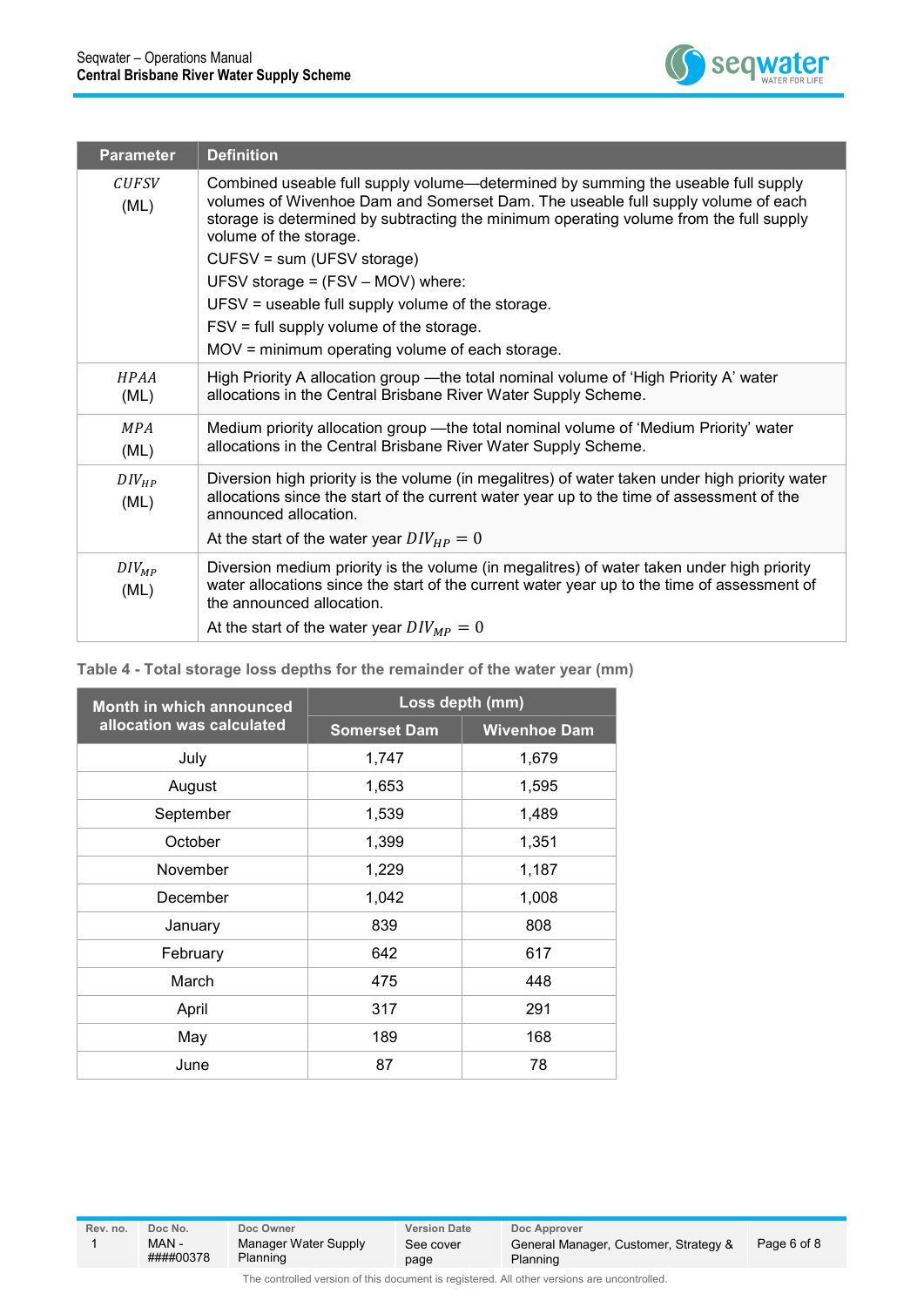

#### **3.4 Taking water under a water allocation**

1. The total volume of water taken under a water allocation in a water year must not exceed the nominal volume for the water allocation.

The total volume of water that may be taken under a water allocation in a water year must not exceed the nominal volume of the water allocation multiplied by the announced allocation percentage.

### 4 Seasonal water assignment rules

#### **4.1 Seasonal water assignments**

- 1. The licence holder mayapprove a seasonal assignment of a volume of water only if the total water use in a water year for each zone does not exceed the maximum allowable water use volumes in Table 5 for each zone (all priority groups combined).
- 2. Water supplied under a seasonal water assignment may be used for any purpose.
- 3. In this section:

*total water use*, for a zone, means the total volume of water taken under all water allocations managed under the licence within the zone.

|  |  | Table 5 - Maximum allowable water use volumes |  |  |  |  |
|--|--|-----------------------------------------------|--|--|--|--|
|--|--|-----------------------------------------------|--|--|--|--|

| l Zone            | Maximum allowable water use volume (ML) |  |  |
|-------------------|-----------------------------------------|--|--|
| Brisbane Zone     | 279.096                                 |  |  |
| Mid-Brisbane Zone | 286,376                                 |  |  |

**Rev. no. Doc No. Doc Owner Version Date Doc Approver** 1 MAN - ####00378 Manager Water Supply Planning See cover page General Manager, Customer, Strategy & Planning Page 7 of 8